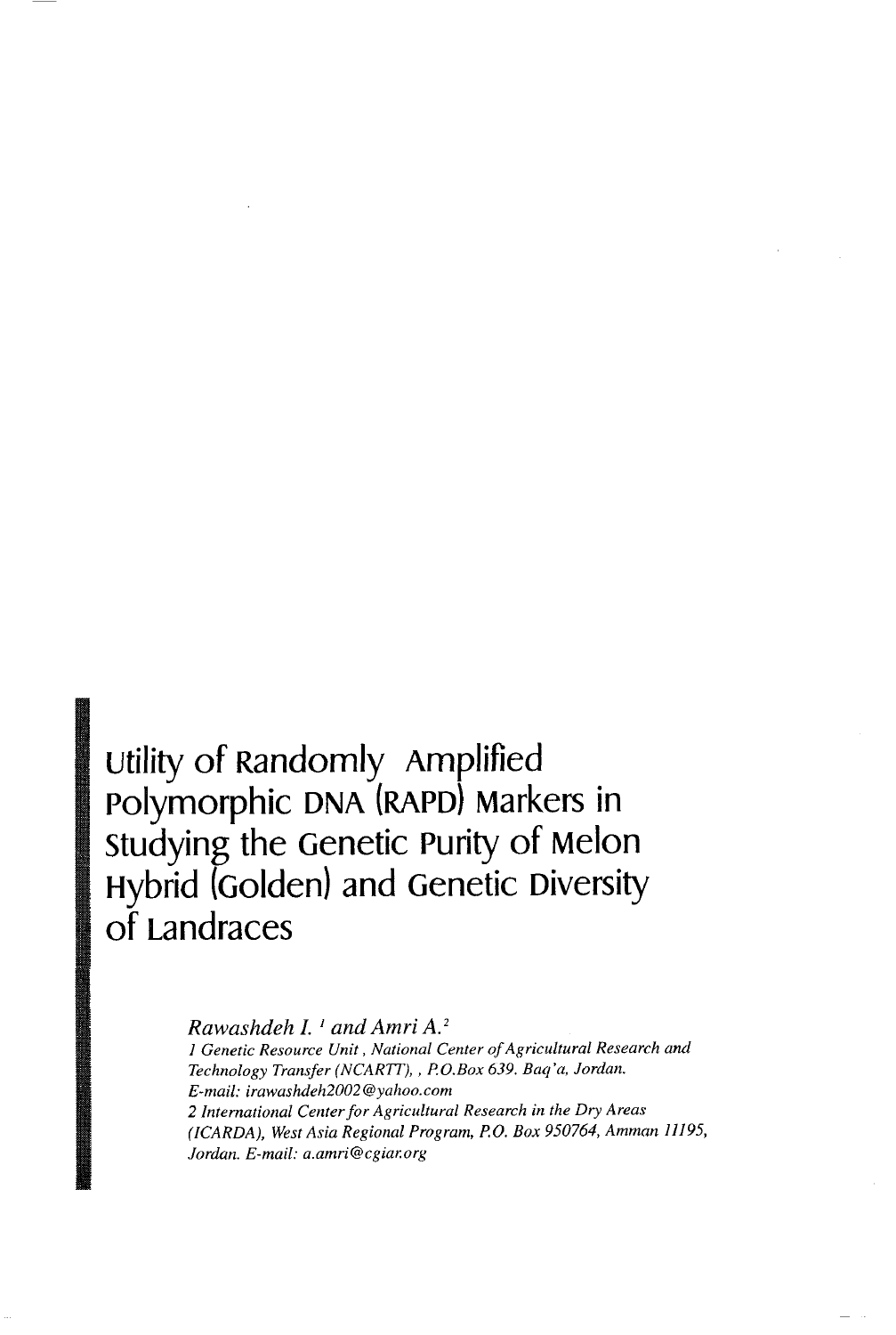$\label{eq:2.1} \mathcal{L}(\mathcal{L}^{\mathcal{L}}_{\mathcal{L}}(\mathcal{L}^{\mathcal{L}}_{\mathcal{L}})) = \mathcal{L}(\mathcal{L}^{\mathcal{L}}_{\mathcal{L}}(\mathcal{L}^{\mathcal{L}}_{\mathcal{L}})) = \mathcal{L}(\mathcal{L}^{\mathcal{L}}_{\mathcal{L}}(\mathcal{L}^{\mathcal{L}}_{\mathcal{L}}))$  $\sim 10^{-1}$  $\mathcal{L}^{\mathcal{L}}_{\mathcal{L}}$  and  $\mathcal{L}^{\mathcal{L}}_{\mathcal{L}}$  and  $\mathcal{L}^{\mathcal{L}}_{\mathcal{L}}$ 

 $\mathcal{L}^{(1)}$ 

T.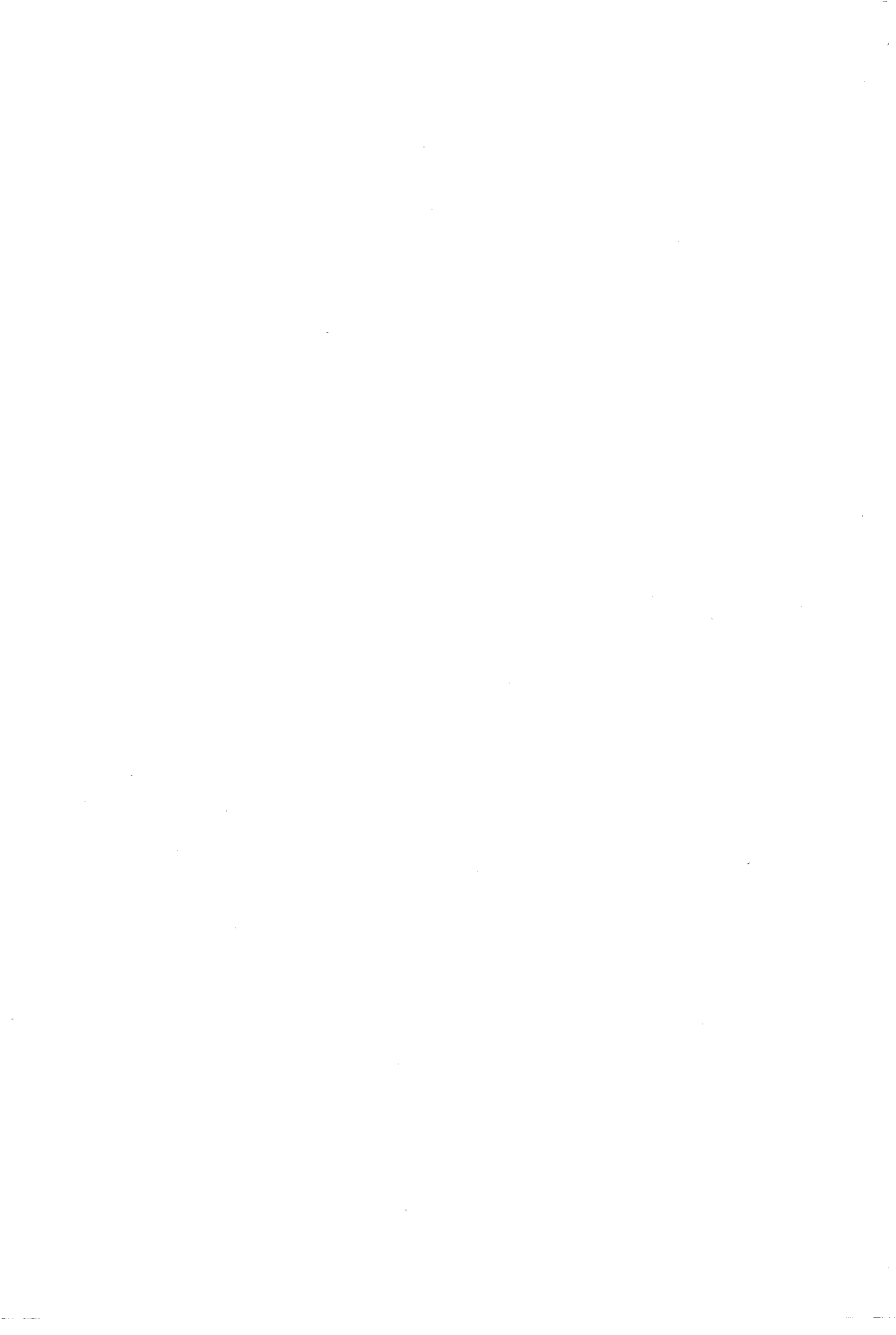# **Abstract**

The genetic diversity of three melon landraces of Jordan origin JO232, JO71 and JO50 and one hybrid cultivar (Golden F1 hybrid) were evaluated at the DNA level using RAPD technique. Melon cultivar Golden F1 hybrid grown in summer 2002 showed differences in banding patterns that justified the morphological and physiological differences among plants observed by farmers.. The genetic diversity among landraces was studied using five RAPDs primers and the results showed differences in DNA amplified fragment with molecular size of 1500bp, 1000bp, 950bp and 460bp with OPA13 primer. This technique has allowed to show differences in seed lots of the hybrid provided by the farmers and the seed company. RAPD technique appears to be a useful tool in cultivar identification and in evaluating the purity of hybrids.

Key words: DNA, hyprid, landrace, melon, PCR, RAPD, genetic diversity.

### ملسخص

تم تقييم التنوع الوراثي لثلاثة سلا لا ت محلية من الشمام المستخدمة في الاردن 71, Uo 332 Uo . و 50 Jo وصنف هجيّن واحد (هجين ف1 جو لدن) على مستوى المادة الوراثية باستخدام تقنية وسمات ال— DNA المضخمة عشوائيا متعددة الأشكال . صنف الشمام

جو لدنIF الهجين زرع في صيف 2002وا ظهر اختلا فات وراثية في أشكال الحزم الوراثية مما يبرر وجود اختلافات وراثيَّة وفسيولوجية بين النباتات التي لوحظت مَّن طرف المزارعين. التنو ع الوراثي بين السلالات المحلية درست با ستخدام خمسة بادئات لتقنية ال– RAPD و النتائج أو ضحت اختلافات في المادة الوراثية للقطع المضخمة بحجم 1500 bp950bp , 1000 bp, 1500 و 50 bp باستخدام البادئة 13AOP.هذه التقنية تسمح لمشاهدة الاختلا فات في البذور المهجنة والمزر وعة من قبل المزارعين والشركات المنتجة . تعتبر هذه التقنية RAPD أداةً مفيدة في تحديد الاختلا فا ت بين السلالات وفي تقييم النقاوة للهجن.

ا**لكلعات المفتاحية :** المـادة الو راثية ,DNA هجين, سلالة , شمـام,جهـاز التفـاعل التسلسلي للبوليمريز RCP تقنية ال– ,RAPD التنوع الو راثي.

# **Résumé**

La variabilité génétique de trois variétés locales (JO 232, JO 71, JO 50) et de l'hybride (Golden F1) du melon cultivés en Jordanie a été étudiée utilisant la technique du RAPD. Les résultants sur l'hybride du melon cultivé en été 2002 ont montré des différences entre les plantes pouvant supporter les différences morphologiques et physiologiques observées par les agriculteurs., De même, des différences entre et au sein des variétés locales ont été révélées par les bandes de taille 1500, 1000, 950, et 460 bp en utilisant le marqueur OPA 13. Cette technique a permis de montrer des différences entre les lots de semences des agriculteurs et de la société et des différences entre les variétés locales confirmant son utilité dans l'identification de la diversité génétique et la pureté des lots de semences des hybrides du melon.

Mots clés : ADN, hybride, variété locale, melon, PCR, RAPD, variabilité génétique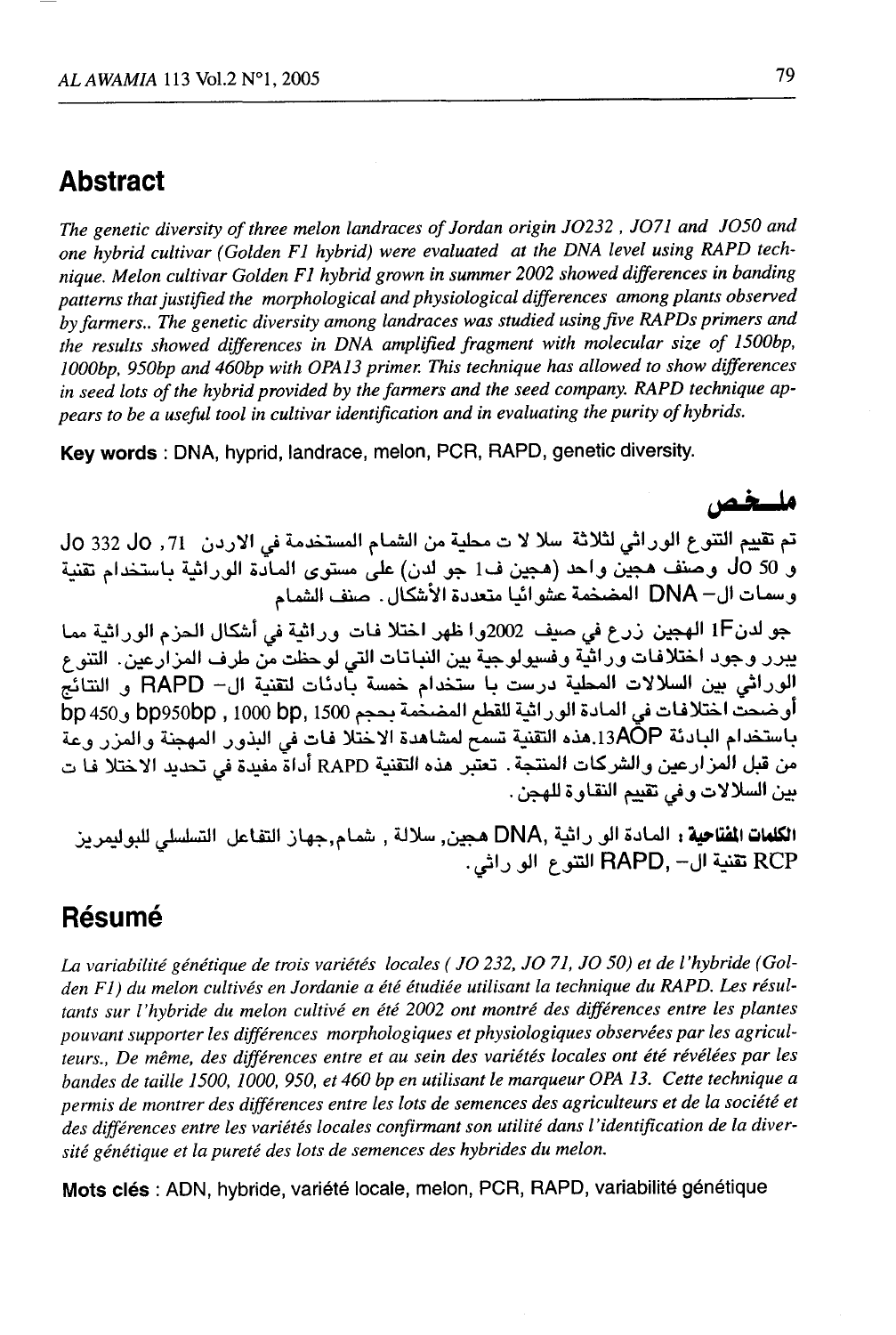## Introduction

Melon (*Cucumis melo L.*), is one of the warm season crops grown in the Mediterranean area. Most of actually used melon cultivars were introduced, but some of the growers are still using landraces. These landraces possess valuable quality attributes such as sweetness and odor that can be used in melon improvement programs; but these landraces are threatened by the rapid spread of new imported cultivars and hybrids. The landraces of melon were collected in 199511996 from different parts of Jordan by the National Center for Agricultural Research and Technology Transfer (NCARTT) and stored in its genebank. Growers are importing varieties based on consumers requirements of fruit size and soluble sugars concentrations. Most of the farmers are growing Fl Hybrid called "Golden" that showed significant variability in sugar concentration as determined using refractometer at NCARffi laboratories. The sugar content ranged from 2 to  $20\%$  using seed samples from the farmers and from the seed company (Hollar & Co.INC. USA). Environmental or cultural factors could affect the sugar content and produce poor quality fruits that could also be explained by, shortage of photo-assimilates (Pardossi et al,,2002). Commercial cultivars of important horticultural crops are mainly adapted to controlled environments and are generally affected by extreme environment factors (Ventura and Mendlinger, 1999). Melon cultivars and landraces are commonly distinguished by morphological traits and are generally late. Therefore, the use of molecular markers to identify and check the purity of melon cultivars and landraces is an efficient way to control the seed lot quality. Cultivars can be easily discriminated using DNA fingerprinting information based on high level of polymorphism between and within varieties. Even closely related cultivars are usually distinguished with the DNA fingerprinting methods (Nybom,1994). The most widely applied technique based on polymerase chain reaction (PCR) is RAPD which is used successfully for cultivar identification, diversity studies and genetic variation in rice (Xie et al., 2000), olive (Belaj et al.,20Ol), wild soybean (Li and Nelson, 2002), tomato (Villand et a1.,1999), okra (Rawashdeh, 1999) and watermelon (Haschizume et al., 1996). This technique was also used for testing some melon breeding lines with aphid resistance (Klingler et al., 2001).

This paper aims to evaluate the genetic diversity of melon landraces and the seed purity of the commonly used Fl hybrid cultivar "Golden" provided by the Hollar & Co.INC.USA company.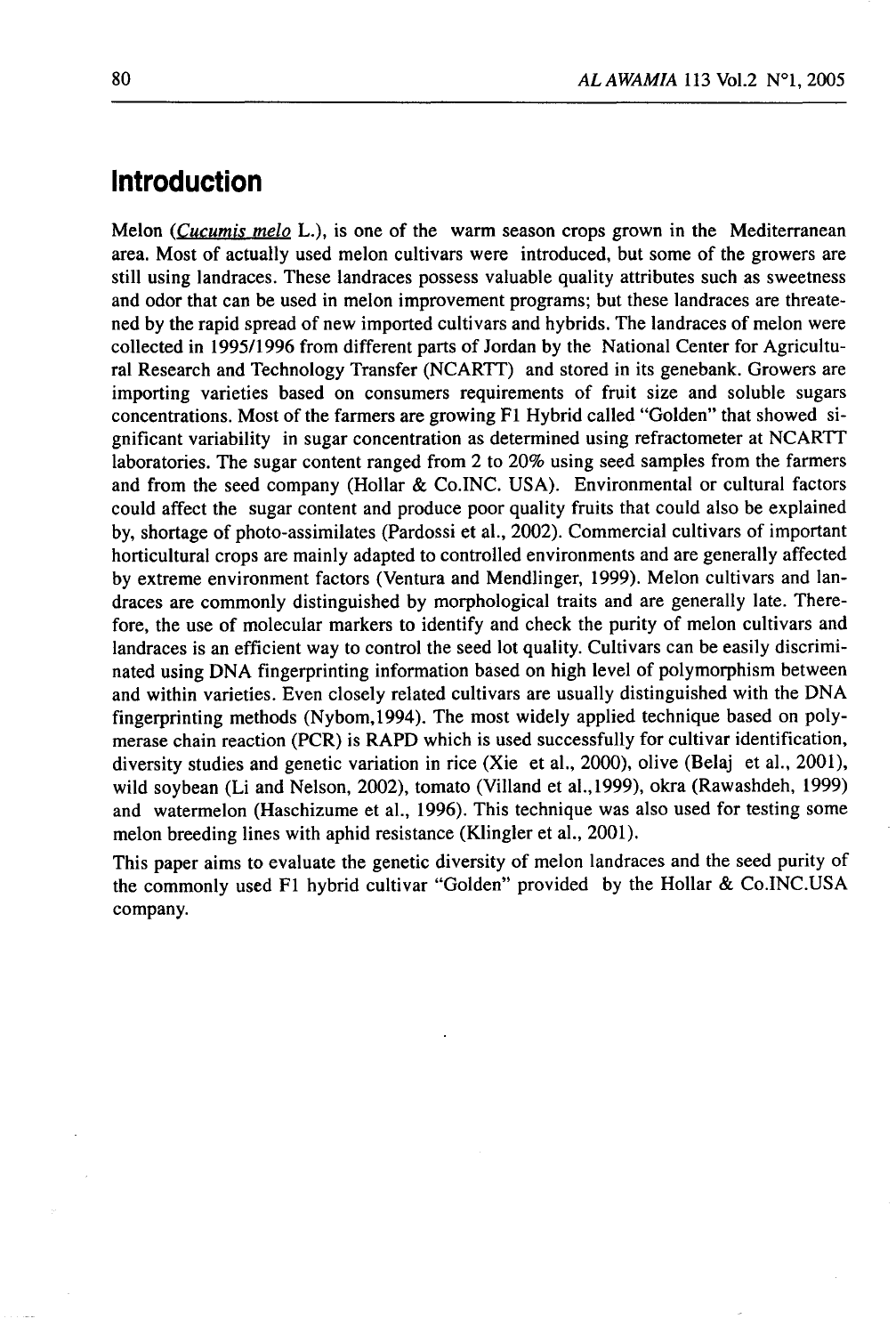### Materials and Methods

### Plant material

Eighteen seeds of the melon cultivar (Golden Fl hybrid) were taken from two samples from farmers seed lots N# 15991 and from the company seed lot n'15998 Three seeds from each of the three melon landraces (JO232, JO71 and JO50) were also used in this study. These seeds were individually planted in the greenhouse and the 14 days old seedlings were harvested individually for DNA extraction and RAPD analysis.

### DNA Extraction

DNA was exrracted from young leaves (100 gm) using the Wizard protocol developed by Promega, USA with minor modifications, which include addition of  $25\mu$ 1 of 2-Mercaptoethanol to the Nuclei lysis step. Leaves were grounded in liquid Nitrogen and supernatant was recovered and mixed with 600 $\mu$ l isopropanol. The extracted DNA was stored at (-20 °C) until its use for PCR amplification. The DNA was diluted 1:9 with distilled water before amplification. Five random decamer oligonucleotides (Operon Technolgies, Alameda, California) OPA04, OPAI3, OPF01, OPF04, and OPNI6 were used for PCR amplification following the procedure of Rawashdeh (1999), with minor modifications in the amplification condition and in DNA concentration. Amplification reaction was performed in 25  $\mu$ l of reaction mixture comprising 10mM Tris-HCl (pH 9.0), 50 mM KCl, 0.1% Triton  $-x-100$ , 15 mM MgCl2,  $0.2$ uM each of dATP, dGTP, dCTP and dTTP,  $(16 \frac{ug}{\mu})$  primer, with approximately 50ng DNA template and I unit Taq polymerase. The reaction was incubated in a DNA Thermocycler (MJ Research, model PTC- 100) programmed for I cycle of 5 minutes (mn)at 94"C followed by 42 cycles of 1 mn at 94°C, 1 minute at 33°C, and 3 mn at 72°C for, denaturation, annealing and extension, respectively. The last cycle was followed by incubation for 5 mn at  $72^{\circ}$ C. PCR products were stored at  $4^{\circ}$ C before analysis. The amplified products (15 ul) mixed with 3 ul loading buffer were electrophoresed on a  $1.4\%$  agarose in 0.5xTBE buffer stained wirh Ethidium bromide and photographed under UV light (Vilber-Lourmat, France.) Molecular sizes of amplification products were estimated using lkb DNA ladder (Promega, USA). All reactions were repeated three times.

# Results and discussion

Five RAPD primers were used for measuring the hybrid cultivar purity and the variation among and within melon landraces but three of these primers did not show any amplification (OPF04, OPA04 and OPNI6). The primer OPFOI showed amplification for only one plant while OPAI3 primer was able to show significant amplification (Fig.l, Fig.2 and Fie.3).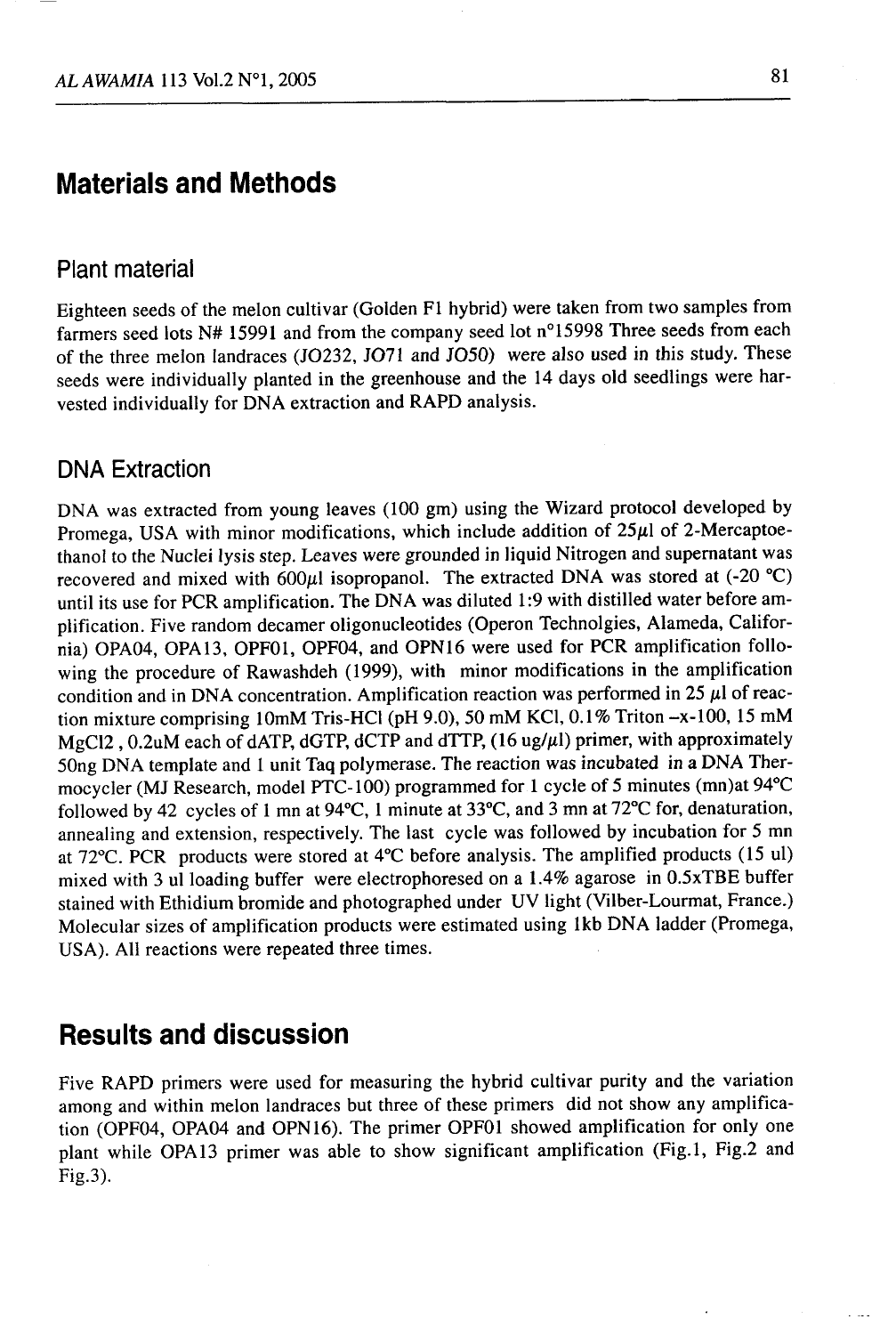#### • Genetic diversity among and within melon landraces

RAPD patterns obtained by OPA13 (Fig.l) showed genetic variation among the three melon landraces JO232, JO71 and JO50. The later landrace showed more variation.. Amplified DNA fragments (bands) with molecular weight l500bp, l000bp, 950bp and 460bp were present at one plant of JO50 but absent at JO71, while bands with molecular size of l200bp and 950bp were present at one plant of each JO50 and JO232. There is no variation within the landrace JO71 compared to JO50 and JO232 which showed within-landrace variation. More variation can be found within the landraces if more plants were used. The diversity between and within the landraces could be useful in further improvement of melon worldwide and nationally. The plants with different pattems should be characterized for consumer requirements traits and for resistance and tolerance to biotic and abiotic stresses.



Fig.1: Agarose gel electrophoresis of DNA fragments obtained by RAPD amplification of three melon landraces with primer OPAI3. Lane. 1-3 Jo232: lane 4-6: Jo50; lane 7-9: Jo71. M: 1kb ladder as molecular marker (Promega)

#### • Genetic purity of hybrid seed lots

RAPD band pattems for the eighteen seedlings of Golden Fl hybrid obtained from the farmers seed lot 15991 are shown in figure 2. Variation at the DNA level was obserued among these seedlings. Band with molecular weight l000bp was present in seven plants and five of these have a band with size 1200bp and only one plant showed band with size 700bp and another one showed band with size 450bp. Figure 3 shows differences in RAPD profiles of eighteen seedlings of Golden Fl hybrid from company seed lot (15998). Three plants out of eighteen showed the band with size 1000bp. This within aid between seed lots variation could be explained by the seed segregation of the hybrid provided by the impurity of seeds that could come from mixtures. Seed source should be reliable to take advantage of the hybrids attributes. In analyzing the similarity between the Golden hybrid and the landraces. It appears that this similarity is higher in case of JO71. This similarity is confirmed by farmers on the basis of the morphology and physiology especially sweetness. Also, unique fragments in some plants could imply the presence of loci that are not present in others.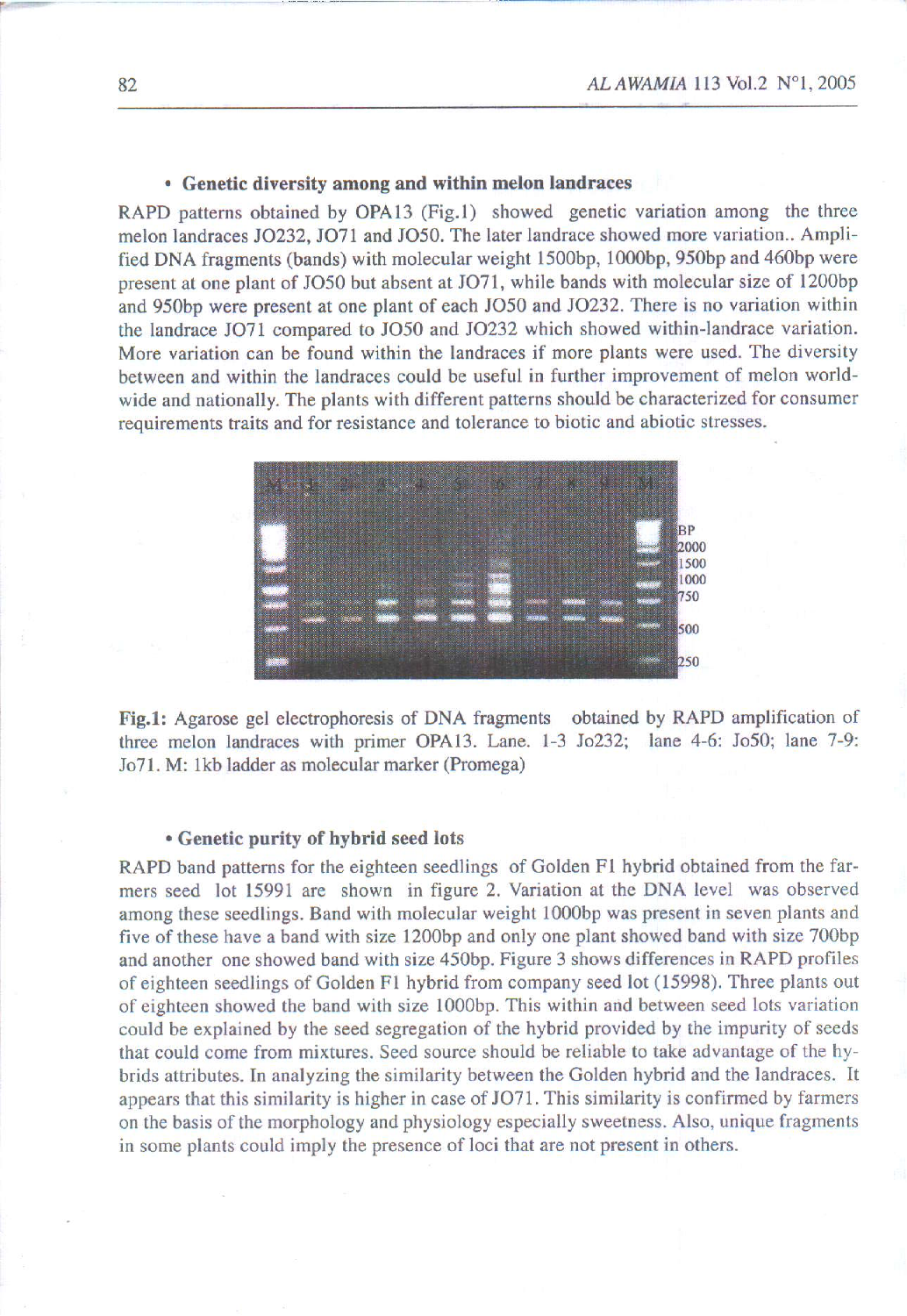9 10 11 M  $13, 14, 15$ ់ត្រ 17 18 M  $12<sup>1</sup>$ 

Fig,2: Agarose gel electrophoresis of DNA fragments obtained by RAPD amplification of Golden F1 hybrid melon seeds using primer OPA 13. Lane 1-18: Golden F1 with lot 15991 (farmer samples). Lane M:1kb ladder as molecular marker (Promega).



Fig.3: RAPD band profiles of Golden Flhybrid seeds obtained by using primer OPA13. Lane 1-18:Golden F1 hybrid with lot 15998 (company samples). Lane M:1kb ladder as molecular marker (Promega).

The development of traits specific RAPD markers will further facilitate cultivar identification and genetic improvement of melon varieties.